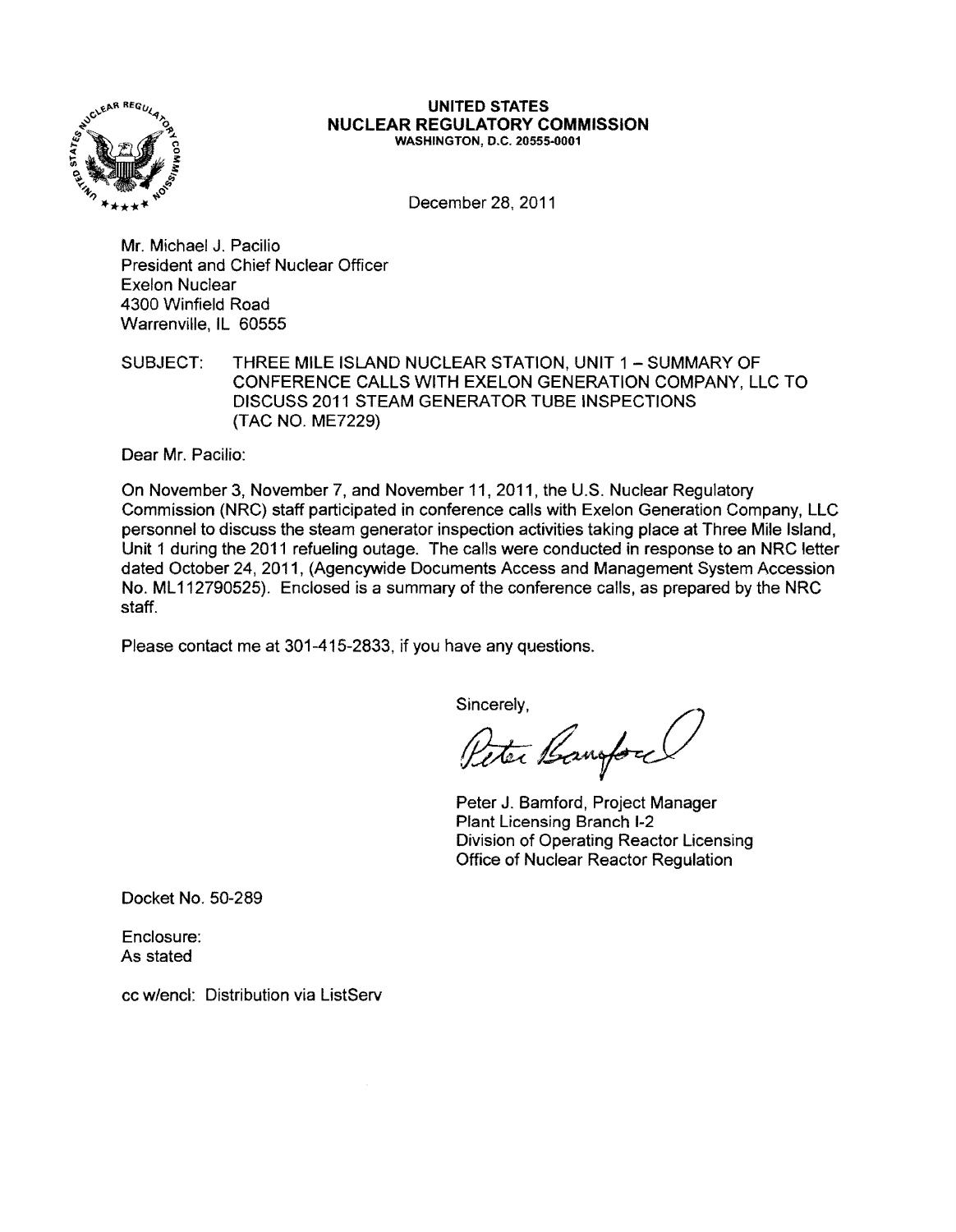# SUMMARY OF CONFERENCE CALLS WITH

# THREE MILE ISLAND NUCLEAR STATION UNIT 1

## REGARDING THE FALL 2011 STEAM GENERATOR TUSE INSPECTION RESULTS

### DOCKET NO. 50-289

On November 3, November 7, and November 9, 2011, the staff of the U.S. Nuclear Regulatory Commission (NRC) participated in a series of conference calls with representatives of Exelon Generation Co., LLC, (the licensee) regarding the ongoing steam generator (SG) tube inspection activities at Three Mile Island Nuclear Station Unit 1 (TMI-1).

TMI-1 has two ("A" and "B") enhanced once-through SGs (EOTSGs) manufactured by AREVA. The unit is on a 24 month fuel cycle. Each SG has 15,597 tubes made out of thermally treated Alloy 690. The tubes have a nominal outer diameter of 0.625 inches and a nominal wall thickness of 0.037 inches. The SGs contain fifteen stainless steel tube support plates (TSPs) that have broached tri-foil holes. The spacing between TSPs vary (as did the spacing in the original SG design). The broached tri-foil holes in each TSP have flat landings with chamfered edges (but do not have an "hour-glass" configuration). The tube-to-tubesheet joints were hydraulically expanded over the full depths of the upper and lower tubesheets. The SGs have the following design features to limit the potential for tie rod bowing: the diameters of the tie rods in the lowest span were increased, the tolerances around the TSP were adjusted, the design of the alignment pins was changed, and the tolerances associated with the filler plates were changed. No tubes were plugged prior to operation.

### Summary of November 3. 2011. Teleconference

On November 3,2011, NRC staff participated in a conference call with TMI-1 representatives regarding the results of the Fall 2011 outage SG tube inspections. At the time of the call, the licensee indicated the following:

- No primary to secondary leakage was indentified during the recently completed operating cycle and no secondary side pressure tests were performed during the outage. No exceptions to the industry SG guidelines were taken.
- One hundred percent of the tubes were scheduled to be inspected with a bobbin coil for the full tube length and all of the tubes in the SG periphery (two tubes deep) were scheduled to be inspected with an X-probe. The X-probe data was to be evaluated from the top of the lower tubesheet to the first TSP with the focus being on identifying potential loose part signals. Sobbin coil indications would be inspected with an Xprobe. The licensee anticipated approximately 200 bobbin coil indications would need to be inspected with the X-probe.
- The only degradation found during the inspections was tube wear at the TSP elevations. The deepest indications noted were 27 percent in SG "A" and 28 percent in SG "B". There were 787 and 176 indications found out of approximately 13,000 and

**Enclosure**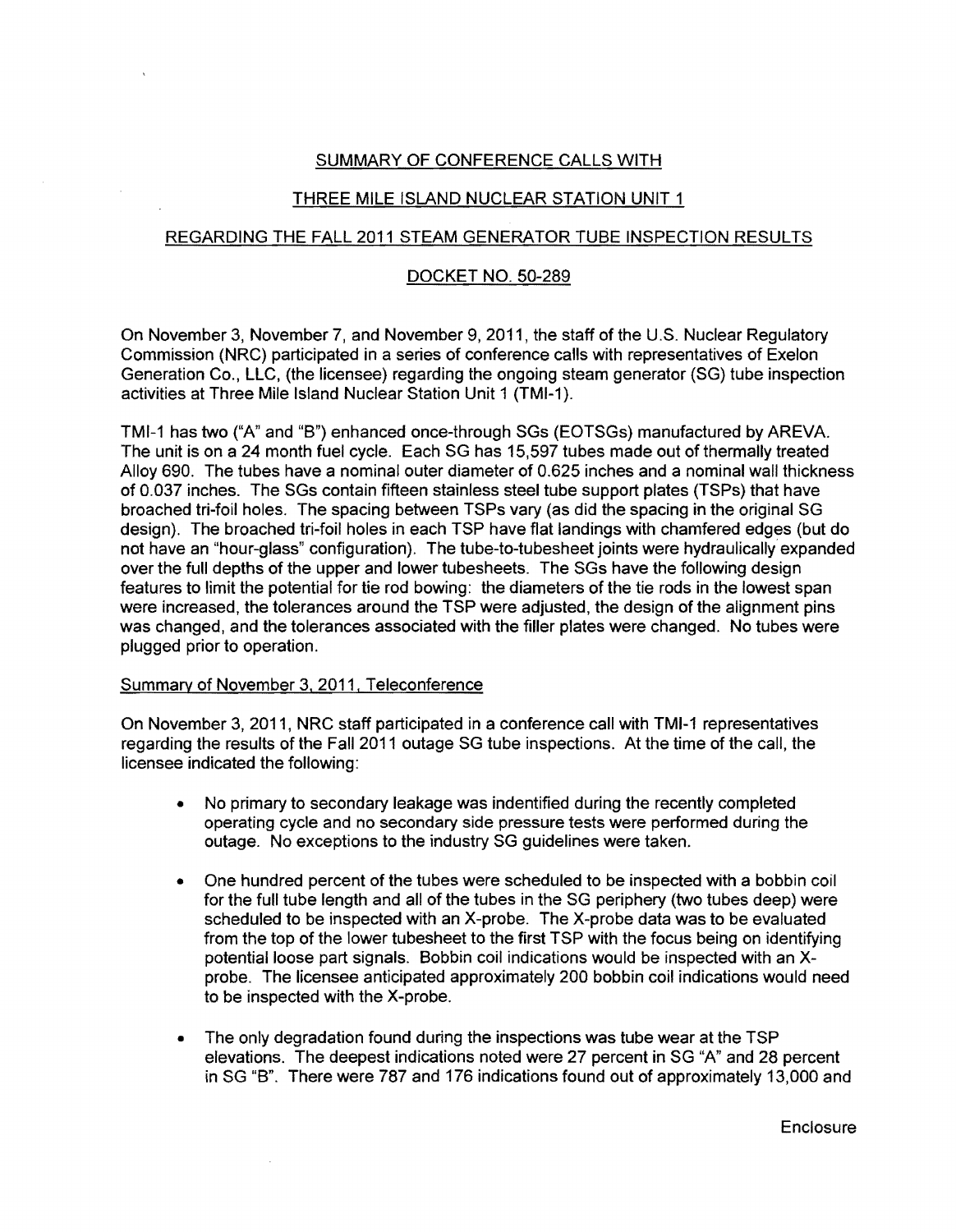2,000 tubes inspected for SGs "A" and "B", respectively. The indications were preferentially located near the second ring of tie rods (near the periphery) and most were at the  $8<sup>th</sup> TSP$ .

- No proximity signals were identified. There was no evidence of the support plates being locked against the bundle wrapper. All tubes with flaws met the structural integrity performance criteria.
- No tubes were identified to require plugging (although a lower plugging/repair limit may be implemented) and there were no plans to perform in-situ testing or to remove tubes for destructive examination.
- No potential loose part signals had been identified at the time of the call. The licensee had no plans to perform secondary side inspections unless potential loose part signals were identified.
- The results of the tube inspections were as expected. The licensee noted that there was a higher than anticipated radiation level in SG "B" due to primary side contamination. The cause of the contamination was unknown and still being investigated. The licensee noted that water chemistry at TMI-1was "normal" during the prior operating cycle and that this condition (elevated radiation levels) has been observed at other units. The licensee anticipated finishing the inspections in SG "A" within 48 hours and finishing the inspections in SG "B" by November  $7<sup>th</sup>$ , but anticipated that the date for SG "8" may slip due to the high radiation levels noted.

The NRC staff did not identify any issues that warranted follow-up action at the time. However, the staff asked to be notified in the event that any in-situ pressure testing was performed or if any unusual conditions were detected during the remainder of the outage.

### Summary of November 7.2011. Teleconference

On November 7, 2011, NRC staff participated in a follow-up conference call with TMI-1 representatives for additional discussion regarding the results of the SG tube inspections. At the time of the follow-up call, tube inspections in SG "A" were 100 percent complete, and tube inspections in SG "8" were 76 percent complete. The licensee provided information that may be summarized as follows:

- In SG "A", approximately 952 wear indications at the TSP elevations were identified in 847 tubes, with the majority of these indications occurring in the region from the  $7<sup>th</sup>$  to the 11<sup>th</sup> TSP. Additionally, inspections revealed approximately 79 indications of wear attributed to tube-to-tube contact in 64 tubes. These tube-to-tube wear indications ranged from 1 to 21 percent through-wall (TW), were predominantly between the  $2^{nd}$ and  $3<sup>rd</sup>$  ring of tie-rods (when counting from the center of the SG), and were all located between the  $8<sup>th</sup>$  and  $9<sup>th</sup>$  TSP. Approximately 95 percent of the indications measured less than 15 percent TW.
- In SG "B", approximately 706 wear indications at the TSP elevations were identified in 618 tubes, with the majority of these indications occurring in the region from the  $7<sup>th</sup>$  to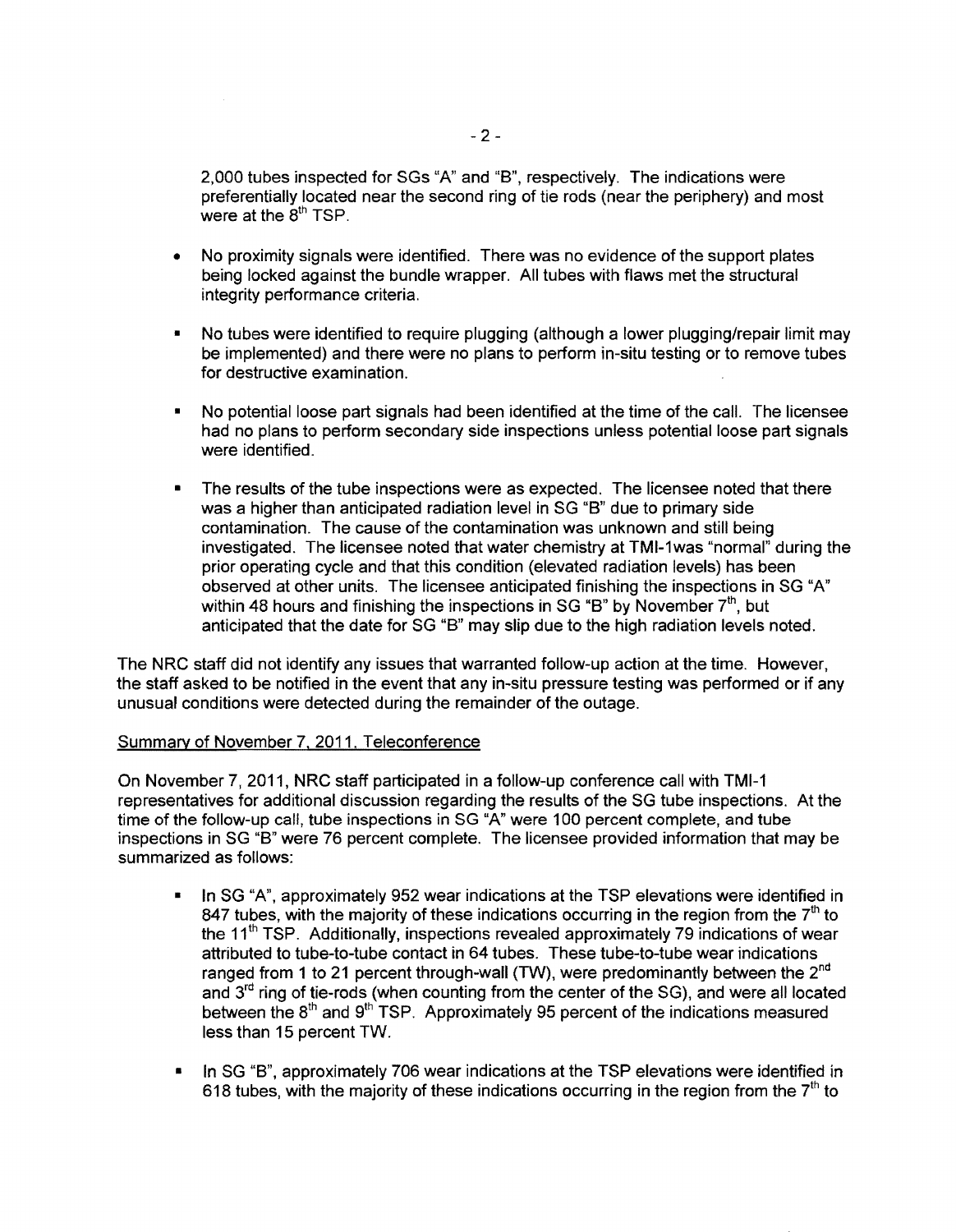the 11<sup>th</sup> TSP. These indications ranged from 5 to 32 percent TW. Additionally, inspections revealed approximately 191 indications of wear attributed to tube-to-tube contact in 189 tubes. These tube-to-tube wear indications ranged from 1 - 20 percent TW based on bobbin coil data (no sizing of the indications with the rotating probe or X-probe data had been completed at the time of the call), were also predominantly between the  $2^{nd}$  and  $3^{rd}$  ring of tie-rods (when counting from the center of the SG), and most (182 indications) were located between the  $8<sup>th</sup>$  and  $9<sup>th</sup>$  TSP. Approximately 95 percent of the indications measured less than 15 percent TW. No X-probe inspections of these indications had been performed at the time of the call.

- The tube-to-tube wear is an unexpected degradation mechanism in the TMI-1SGs, which have operated for just one operating cycle. Most of the tube-to-tube wear involved two adjacent tubes contacting each other and wearing evenly, but there were a few instances of three tubes coming into contact and wearing.
- The licensee calculated repair limits for the tube-to-tube wear indications in accordance with the Electric Power Research Institute documents referenced in their SG Program (flaw handbook). The largest measured tube-to-tube wear scar was approximately 21 percent TW. The wear scars measured from 4 to 9 inches long and had a typical circumferential extent of about 50 to 60 degrees. In calculating the repair limit for the tubes, the licensee assumed a length of 40 inches and a circumferential extent of 135 degrees and used the equations for a flaw with limited axial and circumferential length. The repair limits were calculated by the licensee using both a deterministic and probabilistic approach. The repair limit was deterministically determined to be 33 percent TW (95 percent with 50 percent confidence). If a higher probability was used, the repair limit was 31 percent TW (99 percent probability with a 50 percent confidence). Depending on the growth rate used (maximum or  $95<sup>th</sup>$ percentile), the limit varied from 33 percent to 36 percent TW when determined probabilistically for the whole bundle.
- The licensee stated that no loose parts had been found in either of the SGs and that there was no tube-to-tube contact (or tubes in close proximity) in the SGs when they were in the cold condition.
- The licensee noted that the only transient during the operating cycle was when the plant power output was lowered to 50 percent over a weekend.
- The licensee indicated that the shroud at TMI-1 is separated between the  $9<sup>th</sup>$  and  $10<sup>th</sup>$ TSP. There is limited access to the area of the tube bundle, where the tubes are exhibiting wear as a result of tube-to-tube contact, and there does not appear to be any connection between the tube-to-tube indications and the tie rod bowing issue observed at another facility.
- The licensee also indicated that the tubes are in compression during operations (hot conditions) and that the gap between the tubes is 1/8 inches.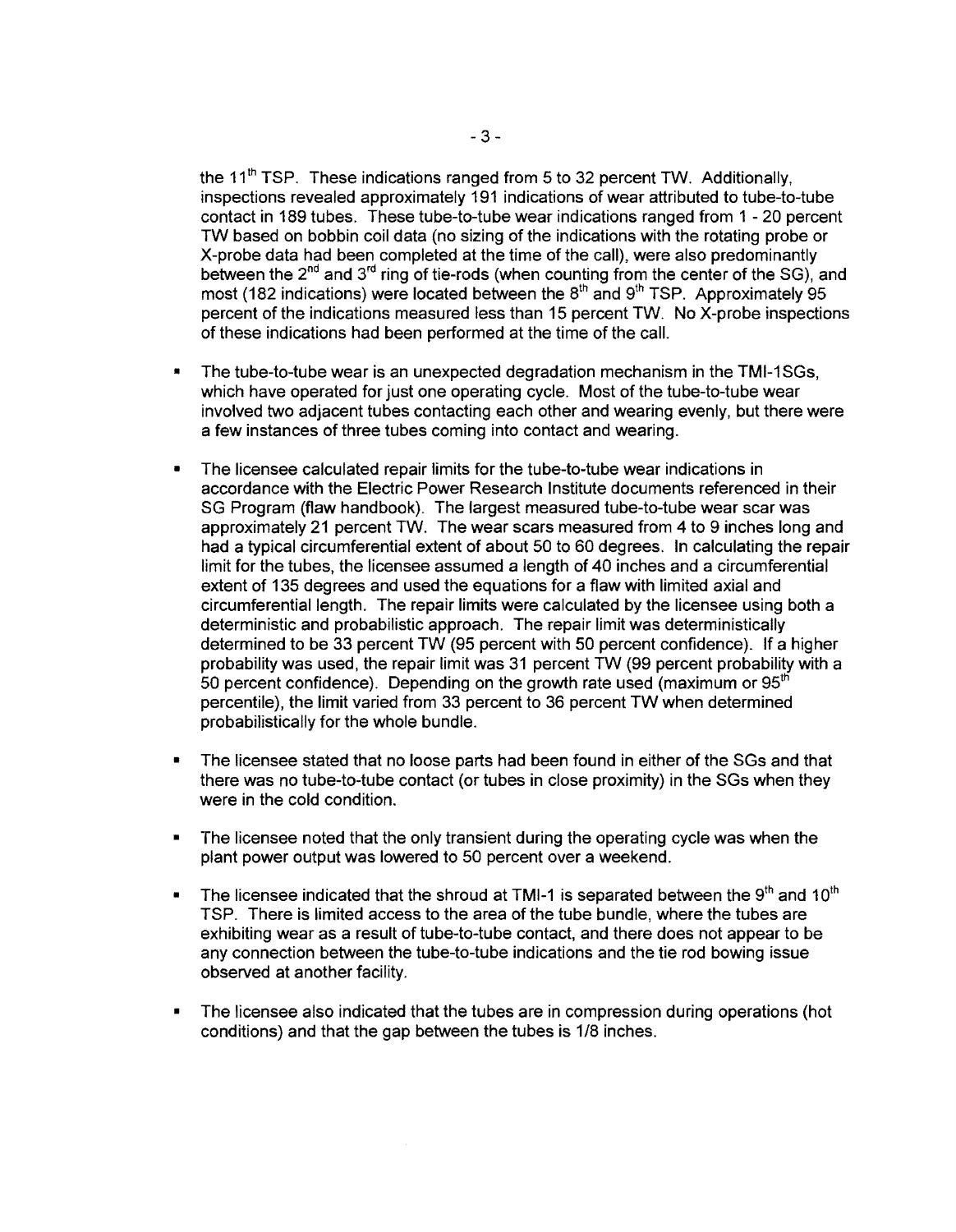- This issue has been entered into the corrective action process for both the licensee and AREVA, but the licensee stated that the results of the root cause investigation are not expected in the near term.
- The licensee indicated that they were evaluating whether they would be able to skip inspecting during the next refueling outage.

#### Summary of November 9,2011, Teleconference

On November 9,2011, NRC staff participated in a follow-up conference call with TMI-1 representatives for additional discussion regarding the results of the SG tube inspections. At the time of the call, the SG tube inspections were complete in both SGs.

- The licensee stated that all tubes in both SGs met the structural and leakage integrity performance criteria and that no in-situ pressure testing had been performed or was planned.
- In SG "A", approximately 952 wear indications at the TSP elevations were identified in 847 tubes. The depths of the wear indications ranged from 5 to 27 percent of the tube wall thickness, with the majority of indications occurring at the  $8<sup>th</sup> TSP$ . Most of the indications had depths less than 20 percent of the wall thickness. Additionally, inspections revealed approximately 79 indications of wear attributed to tube-to-tube contact in 64 tubes. The depths of the wear indications ranged from 1 to 21 percent TW, the lengths ranged from 4 to 9 inches long, they were all located in the span between the  $8<sup>th</sup>$  and  $9<sup>th</sup>$  TSPs, and they were predominantly between the  $2<sup>nd</sup>$  and  $3<sup>rd</sup>$ ring of TSP tie-rods (when counting from the center of the SG). In the cold condition (i.e., plant shut down), there were no proximity signals identified, indicating that the tube-to-tube wear was occurring when the plant was operating.
- In SG "B", approximately 1342 wear indications at the TSP elevations were identified in 1035 tubes. The depths of the wear indications ranged from 5 to 52 percent TW, with nine tubes having indications exceeding the 40 percent TW plugging limit. The largest indications were located in tubes near the periphery of the SG bundle and at the  $11^{\text{th}}$ and 12<sup>th</sup> TSPs, while most of the smaller indications occurred at the  $8<sup>th</sup>$  TSP.
- The licensee calculated a 30 percent TW whole bundle repair limit for the TSP wear indications. This repair limit will result in the stabilization and plugging of approximately 30 tubes in SG 8.
- Additionally, inspections in SG "B" revealed 206 indications of wear attributed to tubeto-tube contact in 183 tubes. The depths of the wear indications ranged from 3 to 19 percent TW, the lengths ranged from 4 to 9 inches, the majority of these were located in the span between the  $8<sup>th</sup>$  and  $9<sup>th</sup>$  TSPs, and they were predominantly between the  $2<sup>nd</sup>$  and  $3<sup>rd</sup>$  ring of TSP tie-rods (when counting from the center of the SG). In the cold condition (i.e., plant shut down), there were no proximity signals identified, indicating that the tube-to-tube wear was occurring when the plant was operating.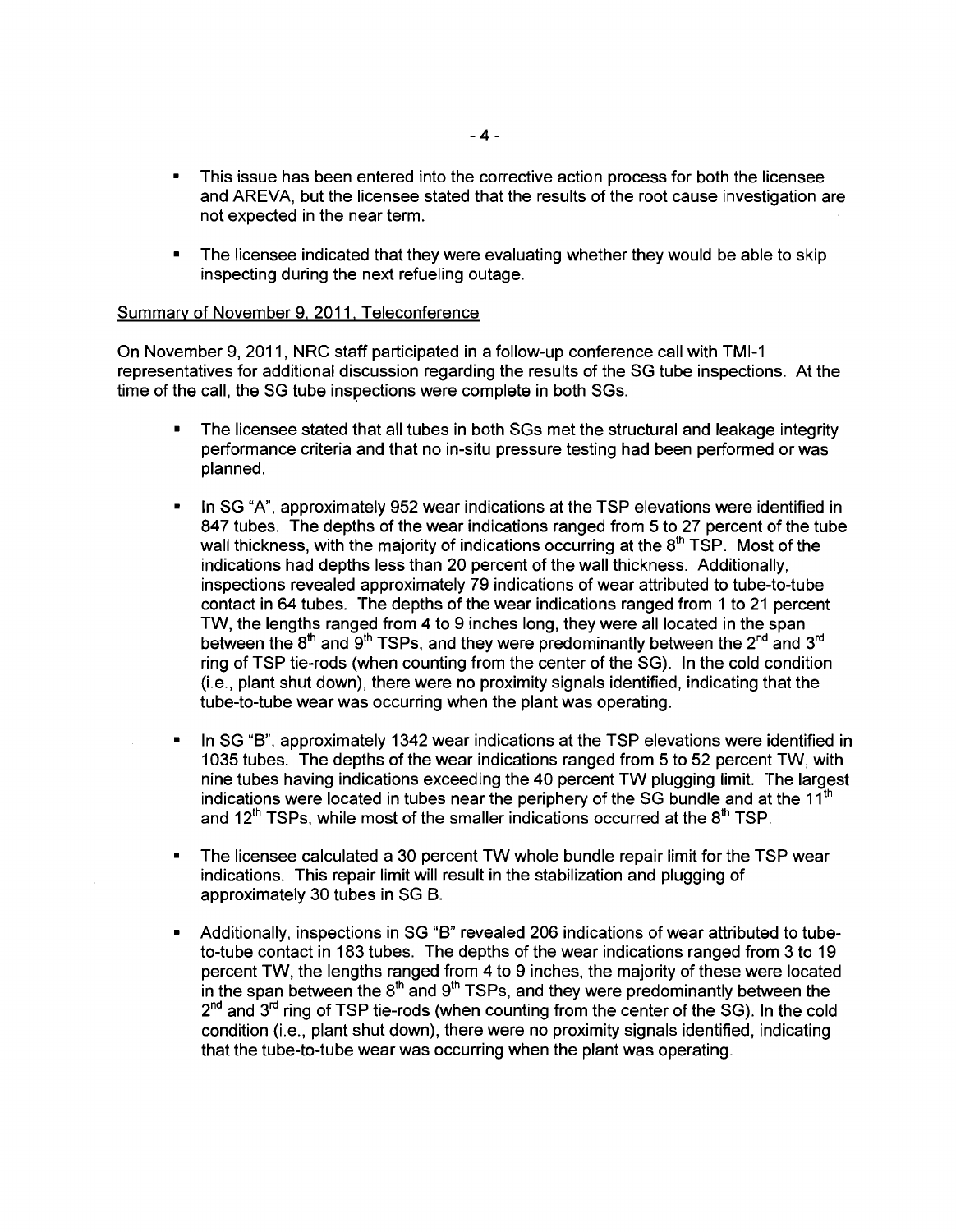- The licensee calculated a 33 percent TW whole bundle repair limit for the tube-to-tube wear indications, but decided to plug tubes with indications whose depths were greater than or equal to 15 percent TW. This repair limit was based on one cycle of operation. This will result in the stabilization and plugging of four tubes in SG "A" and three tubes inSG "8".
- A root cause analysis is being performed by AREVA and is focusing on the following areas: tube axial tension preloading, flow induced vibration as a result of the aspirator port location at the  $10<sup>th</sup>$  TSP, and the potential for tube-to-tube gaps during operation being less than designed. A potential cause of the wear indications is higher than normal compression forces on the tubes combined with secondary side flow conditions and associated random turbulence. The preliminary results indicate that one cycle of operation does not pose a significant safety issue.
- The wear indications attributed to tube-to-tube contact were sized with amplitudebased sizing techniques. The bobbin, rotating probe, and/or X-probe were used to size the indications. The size estimates from the rotating probe and X-probe in SG "A" were nearly identical. The rotating and X-probe results from SG "A" were then used to justify a sizing technique for the X-probe, and the X-probe inspection technique was then used to size the indications in SG "8". The licensee stated that a flat wear scar sample set was used for the X-probe qualification, with a wear scar length that exceeded the coil spacing on the X-probe.